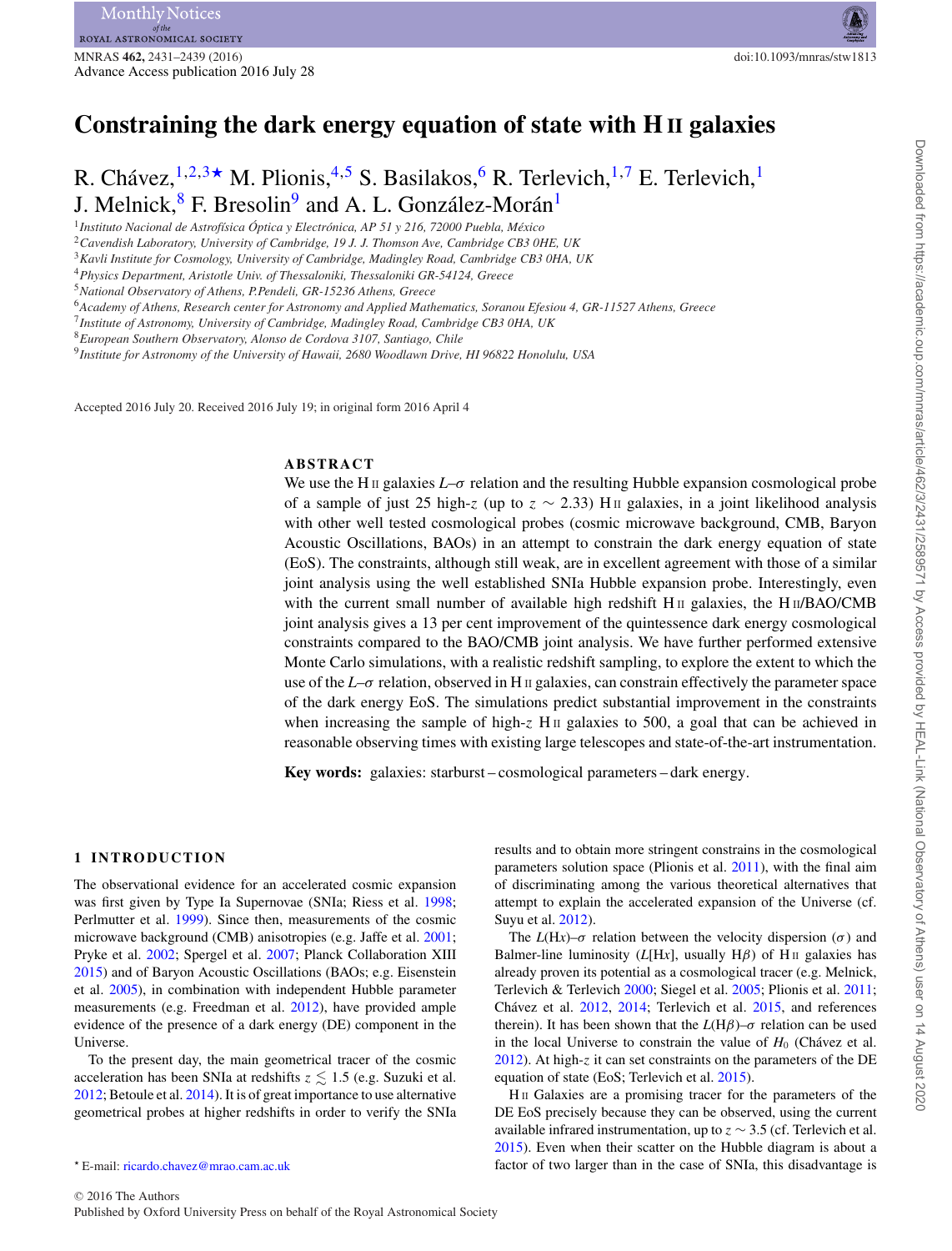compensated by the fact that  $H<sub>II</sub>$  galaxies are observed to much larger redshifts than SNIa where the degeneracies for different DE models are substantially reduced (cf. Plionis et al. [2011\)](#page-8-10).

In addition, because the  $L(H\beta)$ – $\sigma$  relation systematic uncertainty sources (Chávez et al.  $2012$ ,  $2014$ ) are not the same as those of SNIa, H<sub>II</sub> galaxies constitute an important complement to SNIa in the local Universe, contributing to a better understanding of the systematic errors of both empirical methods.

In this paper we perform an H II/BAO/CMB joint likelihood analysis and compare the resulting cosmological constraints with those of a BAO/CMB and an SNIa/BAO/CMB joint likelihood analysis (for the latter we use the *Union 2.1* SNIa compilation; Suzuki et al. [2012\)](#page-8-8).

Furthermore, we present extensive Monte Carlo simulations, tailored to the specific uncertainties of the H<sub>II</sub> galaxies  $L(H\beta)$ –*σ* relation and currently available instrumentation, to demonstrate its potential possibilities as a cosmological tracer to  $z \lesssim 3.5$ , to probe a region where the Hubble function is very sensitive to the variations of cosmological parameters (Melnick et al. [2000;](#page-8-12) Plionis et al. [2011\)](#page-8-10).

The paper is organized as follows: in Section 2 we succinctly describe the data used and associated systematic uncertainties; cosmological constraints that can be obtained from the data are explored in Section 3; in Section 4 we discuss the Monte Carlo simulations, in Section 5 we discuss the planned data acquisition in order to obtain better constraints on the cosmological parameters. Finally in Section 6 we present our conclusions.

#### **2 H I I GALAXIES DATA**

Our current sample consists of a low-*z* subsample of 107 H II galaxies (0.01  $\leq z \leq 0.16$ ) extensively analysed in Chávez et al. ([2014\)](#page-8-15) and 24 Giant Extragalactic H<sub>II</sub> Regions (GEHR) at  $z \le 0.01$  de-scribed in Chávez et al. ([2012\)](#page-8-14). The sample also includes a high-z subsample composed by six star-forming galaxies, selected from Hoyos et al. [\(2005\)](#page-8-17), Erb et al. [\(2006b\)](#page-8-18), Erb et al. [\(2006a\)](#page-8-19) and Matsuda et al. [\(2011\)](#page-8-20), that we observed (Terlevich et al. [2015\)](#page-8-16) using X-SHOOTER (Vernet et al. [2011\)](#page-8-21) at the Very Large Telescope in Paranal. The data of 19 objects taken from Erb et al. [\(2006a\)](#page-8-19), Maseda et al. [\(2014\)](#page-8-22) and Masters et al. [\(2014\)](#page-8-23) complete the sample. Altogether, the redshift range covered by the high-*z* subsample is  $0.64 \le z \le 2.33$ .

It has been demonstrated (cf. Terlevich & Melnick [1981;](#page-8-24) Melnick, Terlevich & Moles [1988;](#page-8-25) Terlevich et al. [2003;](#page-8-26) Plionis et al.  $2011$ ; Chávez et al.  $2012$ ,  $2014$ ) that the  $L(H\beta)-\sigma$  relation for H<sub>II</sub> galaxies and GEHR can be used to measure distances via the determination of their Balmer emission line luminosity, *L*(H*β*), and the velocity dispersion  $(\sigma)$  of the young star-forming cluster from measurements of the line width. The relevant relation can be expressed as:

log *L*(H *β*) = (5.05 ± 0.097) log  $\sigma$ (H *β*) + (33.11 ± 0.145). (1)

Distance moduli are then obtained from:

$$
\mu^{\circ} = 2.5 \log L(\text{H }\beta)_{\sigma} - 2.5 \log f(\text{H }\beta) - 100.195 \tag{2}
$$

where  $L(H\beta)_{\sigma}$  is the luminosity estimated from the  $L(H\beta)$ – $\sigma$  relation as in equation (1) and  $f(H\beta)$  is the measured flux in the H $\beta$  line. The uncertainty on the distance moduli,  $\sigma_{\mu}$ <sup>o</sup>, is propagated from the uncertainties in  $\sigma_i$  and  $f_i$  and the slope and intercept of the distance estimator in equation (1).

<span id="page-1-0"></span>**Table 1.** Systematic error budget on the distance moduli, *μ*. The typical uncertainty contribution of each source of systematic error is given.

| Error |
|-------|
| 0.175 |
| 0.05  |
| 0.05  |
| 0.175 |
| 0.257 |
|       |

#### **2.1 Systematic errors**

## *2.1.1 Size of the burst*

The scatter found in the  $L(H\beta)$ – $\sigma$  relation for H II galaxies suggests a dependence on a second parameter (cf. Terlevich & Melnick [1981;](#page-8-24) Melnick et al. [1987\)](#page-8-27). Indeed Chávez et al. ([2014\)](#page-8-15), using SDSS DR7 effective Petrosian radii, corrected for seeing, for a sample of local H<sub>II</sub> galaxies, found the size of the star-forming region to be this second parameter.

For the high-*z* samples, unfortunately, we do not have any size measurements, so using it as a second parameter in the correlation is impossible. The error induced by not using the size of the burst as a second parameter appears in the uncertainties in the slope and zeropoint of the  $L(H\beta)$ – $\sigma$  relation, i.e. our uncertainty values already incorporate this effect. In Table [1](#page-1-0) we show the typical contribution of the size of the burst to the uncertainty on the distance moduli.

#### *2.1.2 Age of the burst*

Melnick et al.  $(2000)$  have demonstrated that H $\scriptstyle\rm II$  galaxies with equivalent width of H $\beta$ ,  $W(H\beta) < 25\text{\AA}$ , do follow an  $L(H\beta)-\sigma$ relation with a similar slope but different intercept than those with larger  $W(H\beta)$ , i.e. older starbursts follow a parallel less luminous *L*(H*β*)– $\sigma$  relation. For the study presented here, the starburst age is a controlled parameter in the sense that we have selected our sample to be composed of very young objects  $(\lesssim 5 \text{ Myr}, \text{ for instantaneous})$ burst models cf. Leitherer et al. [1999\)](#page-8-28) by putting a high lower limit to the value of  $W(H\beta) > 50$ Å. Therefore only the youngest bursts were considered and in this way the effects of the age of the burst as a systematic error on the  $L(H\beta)$ – $\sigma$  relation has been minimized; this selection also minimises the contamination by an older underlying stellar component.

We have demonstrated (Chávez et al.  $2014$ ) that using the *W*(H $\beta$ ) as a second parameter in the  $L(H\beta)$ – $\sigma$  correlation reduces only slightly the scatter because of the small dynamic range of the age of our sample objects. We chose (Terlevich et al. [2015\)](#page-8-16) not to use the *W*(H $\beta$ ) as a parameter to 'correct' the *L*(H $\beta$ )– $\sigma$  relation. Therefore, the small effect of the age of the burst on the correlation manifests itself in the uncertainties of the slope and zero-point of the  $L(H\beta)$ – $\sigma$  relation that we are adopting. In Table [1](#page-1-0) we show the typical contribution of the age of the burst to the uncertainty on the distance moduli.

# *2.1.3 Abundances*

The oxygen abundance of H<sub>II</sub> galaxies was considered in the past (e.g. Melnick et al. [1987,](#page-8-27) [2000;](#page-8-12) Siegel et al. [2005\)](#page-8-13) as a second parameter for the  $L(H\beta)$ – $\sigma$  relation. We have explored again this issue in Chávez et al.  $(2014)$  $(2014)$  for our local sample and concluded that the effect albeit present is very small.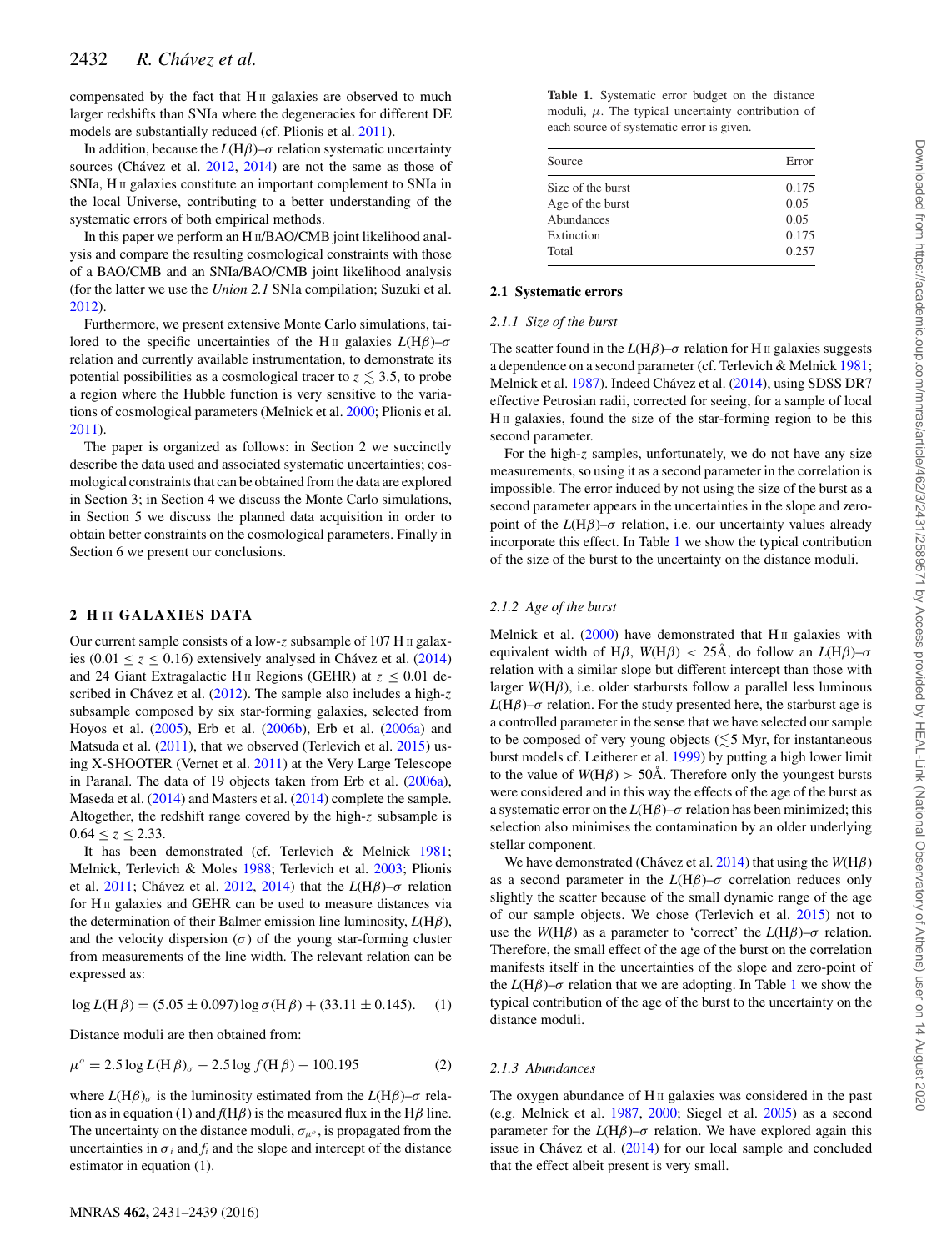We chose (Terlevich et al. [2015\)](#page-8-16) not to use the oxygen abundance as a parameter to 'correct' the  $L(H\beta)$ – $\sigma$  relation, and thus the small effect of the metallicity of the burst on the correlation is already part of the uncertainties of the slope and zero-point of the *L*(H*β*)–  $\sigma$  relation that we are adopting. The typical contribution of the abundances to the uncertainty on the distance moduli is shown in Table [1.](#page-1-0)

## *2.1.4 Extinction*

The internal extinction correction was performed on the low-*z* subsample following the procedure described in Chavez et al.  $(2014)$  $(2014)$ and using the extinction coefficients derived from SDSS DR7 spectra. For the high-*z* subsample we used the extinction coefficients given in the literature (Erb et al. [2006a](#page-8-18)[,b;](#page-8-19) Matsuda et al. [2011;](#page-8-20) Maseda et al. [2014;](#page-8-22) Masters et al. [2014\)](#page-8-23). Typical contribution of the extinction to the distance modulus uncertainty is also shown in Table [1.](#page-1-0)

#### *2.1.5 Malmquist bias*

The Malmquist bias is a selection effect in flux limited samples. Due to the preferential detection of the most luminous objects as a function of distance and limiting flux, at any distance there are always more faint objects being randomly scattered-in of the fluxlimited sample than bright objects being randomly scattered-out of the sample. Therefore the source mean absolute magnitude at some large distance will be systematically fainter than what expected due to the flux limit of the catalogue at that distance.

The Malmquist bias for our flux limited low-*z* calibrating sample was calculated following the procedure given by Giraud [\(1987\)](#page-8-29). In the first place, using the luminosity function for  $H_{II}$  galaxies (Chávez et al.  $2014$ ) we estimated the expected value of the luminosity at any redshift as:

$$
\langle L \rangle = \frac{\int_{L_i}^{L_s} L^{\alpha} L \mathrm{d}L}{\int_{L_i}^{L_s} L^{\alpha} \mathrm{d}L},\tag{3}
$$

where  $L_i = 10^{39.7}$  is the lower limit of the luminosity function,  $L_s$  $= 10^{42.5}$  is the upper limit and  $\alpha = -1.5$  is the slope (Chávez et al. [2014\)](#page-8-15).

Subsequently, at each *z* we calculate the luminosity expected when we change the lower limit of the Luminosity Function to the value given by the flux limit at that redshift:

$$
\langle L(z) \rangle = \frac{\int_{L_l(z)}^{L_s} L^{\alpha} L \mathrm{d}L}{\int_{L_l(z)}^{L_s} L^{\alpha} \mathrm{d}L},\tag{4}
$$

where the value of  $L_l(z)$  can be calculated from:

$$
\log L_l(z) = \log f_l + 2\log(d_L[z, \mathbf{p}]) + 50.08,\tag{5}
$$

where  $\log f_l = -14.3$  is the flux limit of our low-*z* sample and  $d_l$  is the luminosity distance as function of *z* and a set of cosmological parameters **p**.

Finally the bias is a function of the difference of the unbiased and biased expected values of the luminosity and can be obtained as:

$$
b(\log L_{\mu}) = \frac{\sigma_0^2}{\sigma_{L_0}^2 + \sigma_0^2} (\log \langle L \rangle - \log \langle L(z) \rangle)
$$
 (6)

where  $\sigma_0$  is the dispersion of residuals of the *L*(H $\beta$ )– $\sigma$  relation and  $\sigma_{L_0}$  is the dispersion of the distribution of luminosities in the sample. From the above equation the bias for a certain distance modulus can be obtained as  $b(\mu) = 2.5b(\log L_{\mu})$ .

The typical value of the Malmquist bias found for our low-*z* calibrating sample is  $b(\mu) = 0.03$ , extremely small compared to the other uncertainties.

## **2.2 Gravitational lensing effects**

Details of the expected effect of gravitational lensing on the distance modulus of high-*z* standard candles (e.g. Holz & Wald [1998;](#page-8-30) Holz & Linder [2005;](#page-8-31) Brouzakis & Tetradis [2008,](#page-8-32) and references therein) were given in Plionis et al. [\(2011\)](#page-8-10). The basic assumption used in developing a correction procedure for this effect is that the magnification distribution resembles a lognormal with zero mean (the mean flux of each source over all possible different paths is conserved, since lensing does not affect photon numbers), a mode shifted towards the de-magnified regime and a long tail towards high magnification. This sort of distribution has been found in analyses based on Monte Carlo procedures and ray-tracing techniques (cf. Holz & Linder [2005\)](#page-8-31).

Therefore most high-*z* sources will be demagnified (will appear artificially fainter), inducing an apparently enhanced accelerated expansion, while a few will be highly magnified. The effect is obviously stronger for higher redshift sources since the lower the redshift the smaller the optical depth of lensing.

It is important to note that the effect of gravitational lensing is not only to increase the distance modulus uncertainty, which is proportional to the redshift, but also to induce a systematic shift of the mode of the distance modulus distribution to de-magnified (fainter) values. These effects appear to be independent of the underlying cosmology and the details of the density profile of cosmic structures (e.g. Wang, Holz & Munshi [2002\)](#page-8-33).

A procedure, first suggested by Holz & Linder [\(2005\)](#page-8-31), to correct statistically for such an effect was explained in detail in Plionis et al. [\(2011\)](#page-8-10). The reader is referred to that work. We apply this procedure to our analysis of the Hubble expansion cosmological probe, using either H II galaxies or SNIa, but find minimal effects on the resulting cosmological parameter constraints.

#### **3 COSMOLOGICAL CONSTRAINTS**

A variety of observational probes have been developed through the years in order to provide constraints on the cosmological parameters, which in turn determine the specifics of the evolution of the Universe. These probes may be divided in two general classes; *geometrical* and *dynamical* and both use the redshift dependence of the comoving distance to a source:

$$
d_C(z) = \int_0^z \frac{cdz'}{H(z')} , \qquad (7)
$$

where the Hubble function  $H(z)$ [ $\equiv H_0 E(z)$ ] is derived from the first Friedman equation and  $E(z)$  is given in the matter-dominated era for a flat Universe with matter and DE, by:

$$
E^{2}(z) = \left[\Omega_{m,0}(1+z)^{3} + \Omega_{w,0}(1+z)^{3y} \exp\left(\frac{-3w_{a}z}{z+1}\right)\right]
$$
 (8)

with  $y = (1 + w_0 + w_a)$ . The parameters  $w_0$  and  $w_a$  refer to the DE EoS, the general form of which is:

$$
p_w = w(z)\rho_w \t{,} \t(9)
$$

with  $p_w$  the pressure and  $\rho_w$  the density of the postulated DE fluid. Different DE models have been proposed and many are parametrized using a Taylor expansion around the present epoch:

$$
w(a) = w_0 + w_a(1 - a) \Longrightarrow w(z) = w_0 + w_a \frac{z}{1 + z}, \quad (10)
$$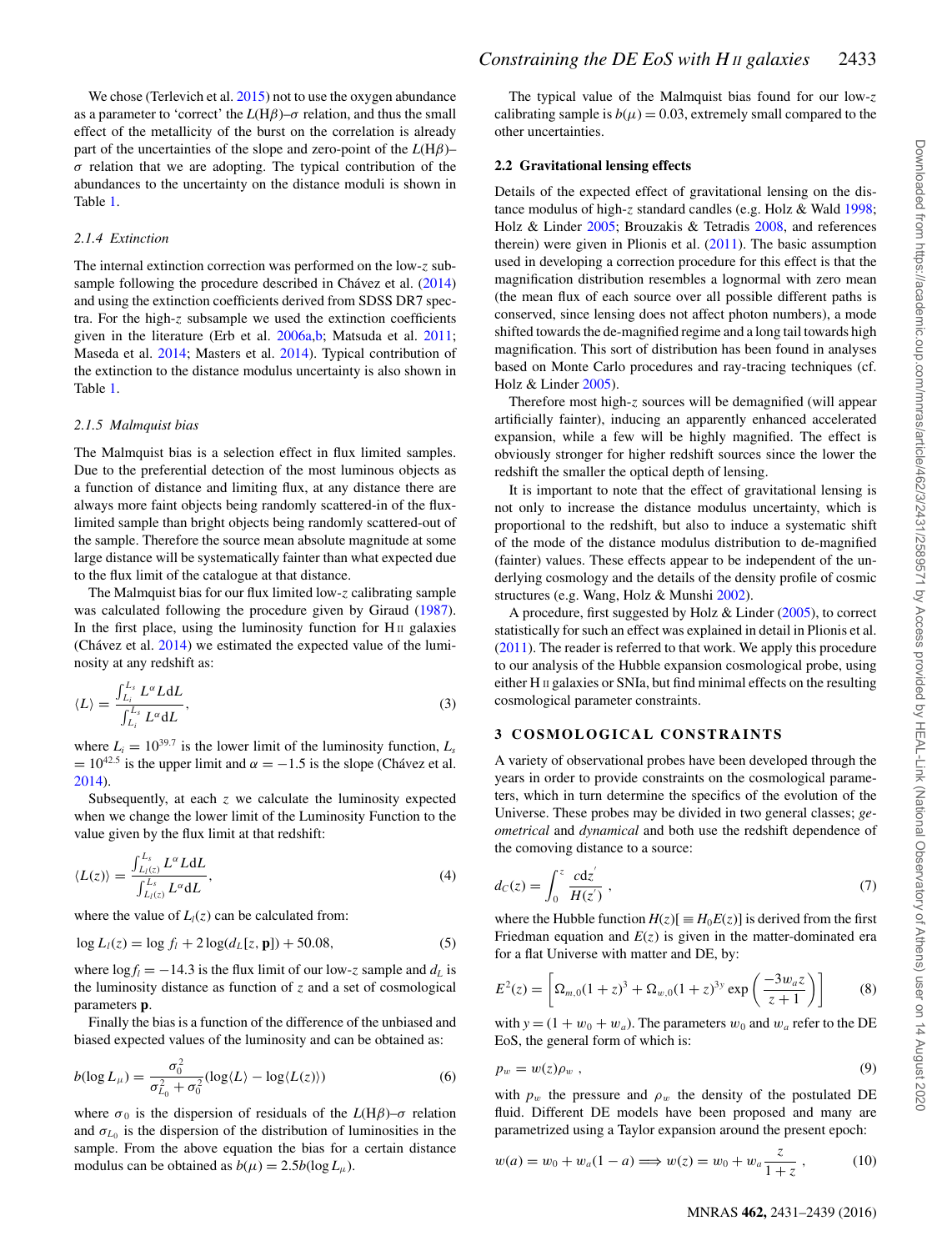(CPL model; Chevallier & Polarski [2001;](#page-8-34) Linder [2003;](#page-8-35) Peebles & Ratra [2003;](#page-8-36) Dicus & Repko [2004;](#page-8-37) Wang & Mukherjee [2006\)](#page-8-38). The cosmological constant is just a special case of DE, given for  $(w_0,$  $w_a$  = (−1, 0), while the so called *quintessence* (QDE) models are such that  $w_a = 0$  but  $w_0$  can take values  $\neq -1$ .

Therefore, assuming a flat Universe ( $\Omega_m + \Omega_w = 1$ ), a negligible radiation density parameter and the generic CPL DE EoS parametrization, the most general set of cosmological parameters that is necessary to be constrained in order to define the actual cosmological model, is given by  $\mathbf{p} = {\Omega_{m,0}, w_0, w_a}$ . Note that we do not include as a parameter the Hubble constant because, as it will become clear further below, the dependence on  $H_0$  is factored out. In what follows, we will consider two parametrization of the DE EoS, assuming a flat Universe, i.e.

- (i) QDE model with  $\mathbf{p} = {\Omega_{m,0}, w_0, 0}$ , and
- (ii) CPL model with  $\mathbf{p} = {\Omega_{m,0}, w_0, w_a}$

The *geometrical* probes, which are independent of the underline gravity theory, are used to probe the Hubble function through the redshift dependence of the luminosity,  $d_L(z)$ , or the angular diameter,  $d_A(z)$ , distance.

These methods utilize extragalactic sources for which their luminosity is either known a priori (e.g. standard candles) or it can be estimated by using a distance-independent observational parameter. Alternatively, they can use cosmic phenomena for which their metric size is known (e.g. standard rulers). Then the cosmic expansion history is traced via the luminosity distance  $d<sub>L</sub>(z)$ , in the first case, or the angular diameter distance  $d_A(z)$ , in the second case. To date such observations probe the integral of the Hubble expansion rate  $H(z)$  either up to redshifts of order  $z \approx 1.5$  (e.g. SNIa, BAO, clusters), or at the redshift of recombination,  $z_{rec} \sim 1100$  (CMB fluctuations).

*Dynamical* probes, on the other hand, map the expansion history based on measures of the growth rate of cosmological perturbations and therefore depend on the theory of gravity (cf. Bertschinger [2006;](#page-8-39) Nesseris & Perivolaropoulos [2008;](#page-8-40) Basilakos, Nesseris & Perivolaropoulos [2013,](#page-8-41) and references therein). Such methods are also confined to relatively low redshifts, up to  $z \approx 1$ .

It is therefore clear that the redshift range  $1.5 \lesssim z \lesssim 1000$  is not directly probed to date by any of the above cosmological tests, and as discussed in Plionis et al. [\(2011\)](#page-8-10) the redshift range 1.5  $\lesssim$  z  $\lesssim$  3.5 is of crucial importance to constrain the DE EoS, since different DE models manifest their largest deviations in this redshift range. Therefore the fact that H II galaxies can be observed relatively easily at such redshifts make them ideal and indispensable tools for cosmological studies. Below we present the basics of the two *geometrical* probes that are extensively used to constrain the DE EoS parameters.

#### **3.1 Standard candle probes**

As discussed previously, for standard candle probes we need to use the luminosity distance of the sources tracing the Hubble expansion, given by  $d_L = (1 + z)d_C$ . For convenience, which will be understood below, we define a further parameter, independent of the Hubble constant, by:

$$
D_L(z, \mathbf{p}) = (1+z) \int_0^z \frac{\mathrm{d}z'}{E(z', \mathbf{p})} . \tag{11}
$$

i.e.  $d_L = cD_L/H_0$ . Using the luminosity distance, as calculated from a set of cosmological parameters, **p**, and the redshift, *z*,

we can obtain the 'theoretical' distance modulus of a source as:

$$
\mu_{th} = 5 \log d_L(\mathbf{p}, z) + 25 = 5 \log D_L(\mathbf{p}, z) + \mu_0,
$$
\n(12)

where  $\mu_0 = 42.384 - 5\log h$ . Therefore, to restrict a given set of cosmological parameters, we define the usual  $\chi^2$  minimization function as:

$$
\chi_{sc}^{2}(\mathbf{p}) = \sum_{i=1}^{N} \frac{[\mu_{obs}(z_i) - \mu_{th}(z_i, \mathbf{p})]^2}{\sigma_{\mu,i}^2}, \qquad (13)
$$

where *N* is the total number of sources used, the suffix *sc* indicates the standard candle probe and  $\mu_{obs}(z_i)$  and  $\sigma_{\mu,i}^2$  are the distance moduli and the corresponding uncertainties at the observed redshift  $z_i$ . Inserting the second equality of equation (12) into equation (13) we find after some simple algebra that

$$
\chi_{sc}^{2}(\mathbf{p}) = A(\mathbf{p}) - 2B(\mathbf{p})\mu_{0} + C\mu_{0}^{2}, \qquad (14)
$$

where

$$
A(\mathbf{p}) = \sum_{i=1}^{N} \frac{[\mu_{obs}(z_i) - 5\log D_L(z_i, \mathbf{p})]^2}{\sigma_{\mu,i}^2},
$$
  
\n
$$
B(\mathbf{p}) = \sum_{i=1}^{N} \frac{\mu_{obs}(z_i) - 5\log D_L(z_i, \mathbf{p})}{\sigma_{\mu,i}^2},
$$
  
\n
$$
C = \sum_{i=1}^{N} \frac{1}{\sigma_{\mu,i}^2}.
$$

Obviously for  $\mu_0 = B/C$  equation (14) has a minimum at

$$
\tilde{\chi}^2(\mathbf{p}) = A(\mathbf{p}) - \frac{B^2(\mathbf{p})}{C}.
$$
\n(15)

Therefore, instead of using  $\chi^2$  we now minimize  $\tilde{\chi}^2$  which is independent of  $\mu_0$  and thus of the value of the Hubble constant. For more details concerning the above treatment the reader is referred to Nesseris & Perivolaropoulos [\(2005\)](#page-8-42).

#### **3.2 Standard ruler probes**

The first standard ruler probe is provided by the first peak of the CMB temperature perturbation spectrum, appearing at  $l_1^{TT}$ , which refers to the angular scale of the sound horizon at the last scattering surface,  $\theta_1^{TT} \sim 1/l_1^{TT}$ . Then by calculating its comoving scale,  $r<sub>s</sub>(z<sub>rec</sub>)$ , we can derive its angular diameter distance by:

$$
d_A(z_{\text{rec}}, \mathbf{p}) = \frac{r_s(z_{\text{rec}}, \mathbf{p})}{\theta_1^{\text{TT}}} = \frac{d_C(z_{\text{rec}}, \mathbf{p})}{1 + z_{\text{rec}}}.
$$
 (16)

Since the above equation is model dependent, through the CMB physics determination of *rs*, a model independent parameter has been defined, the so-called *shift parameter* (Bond, Efstathiou & Tegmark [1997;](#page-8-43) Nesseris & Perivolaropoulos [2007\)](#page-8-44), which is the ratio of the position of the first peak to that of a reference model, and for spatially flat models it is given by:

$$
R(\mathbf{p}) = \sqrt{\Omega_{m,0}} \int_0^{z_{\text{rec}}} \frac{dz}{E(z, \mathbf{p})} \,. \tag{17}
$$

The observationally measured shift parameter, according to the recent *Planck* data (Shafer & Huterer [2014\)](#page-8-45) is *R* = 1.7499 ± 0.0088 at the redshift of decoupling (viz. at the last scattering surface,  $z_{\text{rec}} =$ 1091.41). At this point we would like to remind the reader that when dealing with the CMB shift parameter we need to include also the radiation density term in the  $H(z)$  function since at recombination it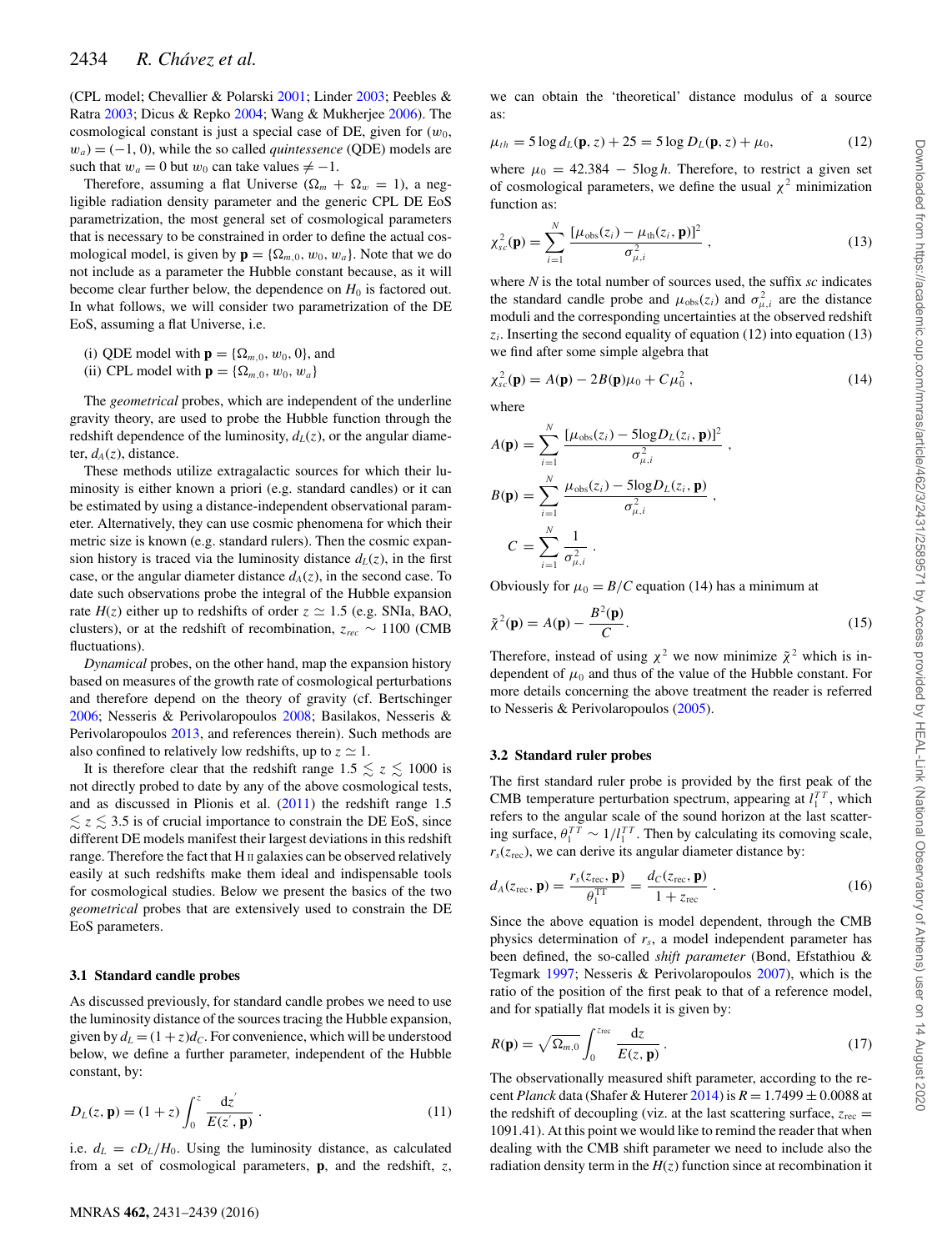amounts to ∼23 per cent of the matter density ( $Ω<sub>r, rec</sub> ≈ 0.23Ω<sub>m, rec</sub>$ ) and therefore cannot be ignored. The final minimization function is:

$$
\chi^2_{\text{CMB}}(\mathbf{p}) = \frac{[R(\mathbf{p}) - 1.7499]^2}{0.0088^2} \ . \tag{18}
$$

The second standard ruler probe that we use is the Baryonic Acoustic Oscillation (BAO) scale, a feature produced in the last scattering surface by the competition between the pressure of the coupled baryon-photon fluid and gravity. The resulting sound waves leave an overdensity signature at a certain length scale of the matter distribution. This length scale is related to the comoving distance that a sound wave can travel until recombination and in practice it manifests itself as a feature in the correlation function of galaxies on large scales (∼100 *h*<sup>−</sup><sup>1</sup> Mpc). In recent years, measurements of the BAO have proven extremely useful as a 'standard ruler'. The BAOs were clearly identified, for the first time, as an excess in the clustering pattern of the SDSS luminous red galaxies (Eisenstein et al. [2005\)](#page-8-6), and of the 2dFGRS galaxies (Cole et al. [2005\)](#page-8-46). Since then a large number of dedicated surveys have been used to measure BAOs, among which the WiggleZ Dark Energy Survey (Blake et al. [2011\)](#page-8-47), the 6dFGS (Beutler et al. [2011\)](#page-8-48) and the SDSS Baryon Oscillation Spectroscopic Survey (BOSS) of SDSS-III (Eisenstein et al. [2011;](#page-8-49) Anderson et al. [2014;](#page-8-50) Aubourg et al. [2015\)](#page-8-51).

In the current paper we utilize the results of Blake et al. [\(2011,](#page-8-47) see their table 3) which are given in terms of the acoustic parameter  $A(z)$ , first introduced by Eisenstein et al.  $(2005)$ :

$$
A(z_i, \mathbf{p}) = \frac{\sqrt{\Omega_{m,0}}}{\left[z_i^2 E(z_i, \mathbf{p})\right]^{1/3}} \left[\int_0^{z_i} \frac{\mathrm{d}z'}{E(z', \mathbf{p})}\right]^{2/3} \tag{19}
$$

with  $z_i$  the redshift at which the signature of the acoustic oscillations has been measured. The corresponding minimization function is given by

$$
\chi_{\text{BAO}}^2(\mathbf{p}) = \sum_{i=1}^6 \frac{[A(z_i, \mathbf{p}) - A_{\text{obs},i}]^2}{\sigma_i^2} \,. \tag{20}
$$

where  $A_{obs,i}$  are the observed  $A_i$  values at six different redshifts,  $z_i$ , provided in Blake et al. [\(2011\)](#page-8-47).

## **3.3 Joint analysis of different probes**

In order to place tight constraints on the corresponding parameter space of the DE EoS, the cosmological probes described previously must be combined through a joint likelihood analysis, given by the product of the individual likelihoods according to:

$$
\mathcal{L}_{\text{tot}}(\mathbf{p}) = \prod_{i=1}^{n} \mathcal{L}_i(\mathbf{p})
$$
\n(21)

where *n* is the total number of cosmological probes used.<sup>1</sup> This translates to an addition for the corresponding joint total  $\chi^2_{\text{tot}}$  function:

$$
\chi_{\text{tot}}^2(\mathbf{p}) = \sum_{i=1}^n \chi_i^2(\mathbf{p}) \,. \tag{22}
$$

In our current analysis we sample the cosmological parameter space with the following resolution:  $\delta\Omega_{m,0} = 0.001$ ,  $\delta w_0 = 0.003$  and  $\delta w_a = 0.016$ . Also, the reported uncertainties for each unknown parameter of the vector **p** are estimated after marginalising one

<sup>1</sup> Likelihoods are normalized to their maximum values.

<span id="page-4-0"></span>

**Figure 1.** Likelihood contours for  $\Delta \chi^2 = \chi^2_{\text{tot}} - \chi^2_{\text{tot,min}}$  equal to 2.32 and 6.18 corresponding to the  $1\sigma$  and  $2\sigma$  confidence levels in the  $(\Omega_{m,0}, w)$ plane. Results based on the H<sub>II</sub> galaxies are shown in black, on the CMB shift parameter (green) and on BAO (blue) while the joint contours are shown in red.

parameter over the other, such that  $\Delta \chi^2(\leq 2\sigma)$ . Note however that in order to appreciate the possible degeneracy among the different fitted parameters one must inspect the two-dimensional likelihood contours.

#### **3.4 Results of the joint analysis**

As discussed earlier our present sample of H<sub>II</sub> galaxies is dominated by the very-low redshift regime  $(z < 0.15)$  as it contains only a small number of high-*z* sources; therefore the cosmological constraints that can be imposed are very weak (see Terlevich et al.  $2015$ ). Nevertheless by joining the H $\scriptstyle\rm II$  galaxy analysis with other cosmological probes we can further test the effectiveness of using H II galaxies as alternative tracers of the Hubble expansion. To this end we will present and compare our results of the joint analysis but using as standard candles separately our H II galaxies and the SNIa.

In Fig. [1](#page-4-0) we present the  $1\sigma$  and  $2\sigma$  likelihood contours in the  $(\Omega_{m,0}, w)$  plane for the following probes: H  $\text{II}$  galaxy Hubble relation (black contours), CMB shift parameter (green) and BAO (blue), whereas with red we present the result of the joint analysis. The solution provided by the H II galaxy Hubble relation probe has been shown to be consistent with that of the SNIa, albeit leaving mostly unconstrained the QDE free parameters (Terlevich et al. [2015\)](#page-8-16). However, the joint analysis reduces dramatically the solution space, providing quite stringent constraints on the two QDE parameters. Even with the current very broad  $H \text{II}$  galaxy likelihood contours, the joint H II/BAO/CMB analysis increases the Figure of Merit (FoM) by 13 per cent with respect to that of the BAO/CMB joint analysis alone.

In ord[e](#page-5-0)r to compare the performance of the H $\scriptstyle\rm II$  galaxies (as they stand today in our sample of only 25 [h](#page-5-1)igh-*z* sources) with that of the *Union2.1* SNIa, we display in Fig. [2](#page-5-0) the joint likelihood contours for H $\text{II/BAO/CMB}_{\text{shift}}$  (black contours), and SNIa/BAO/CMB $_{\text{shift}}$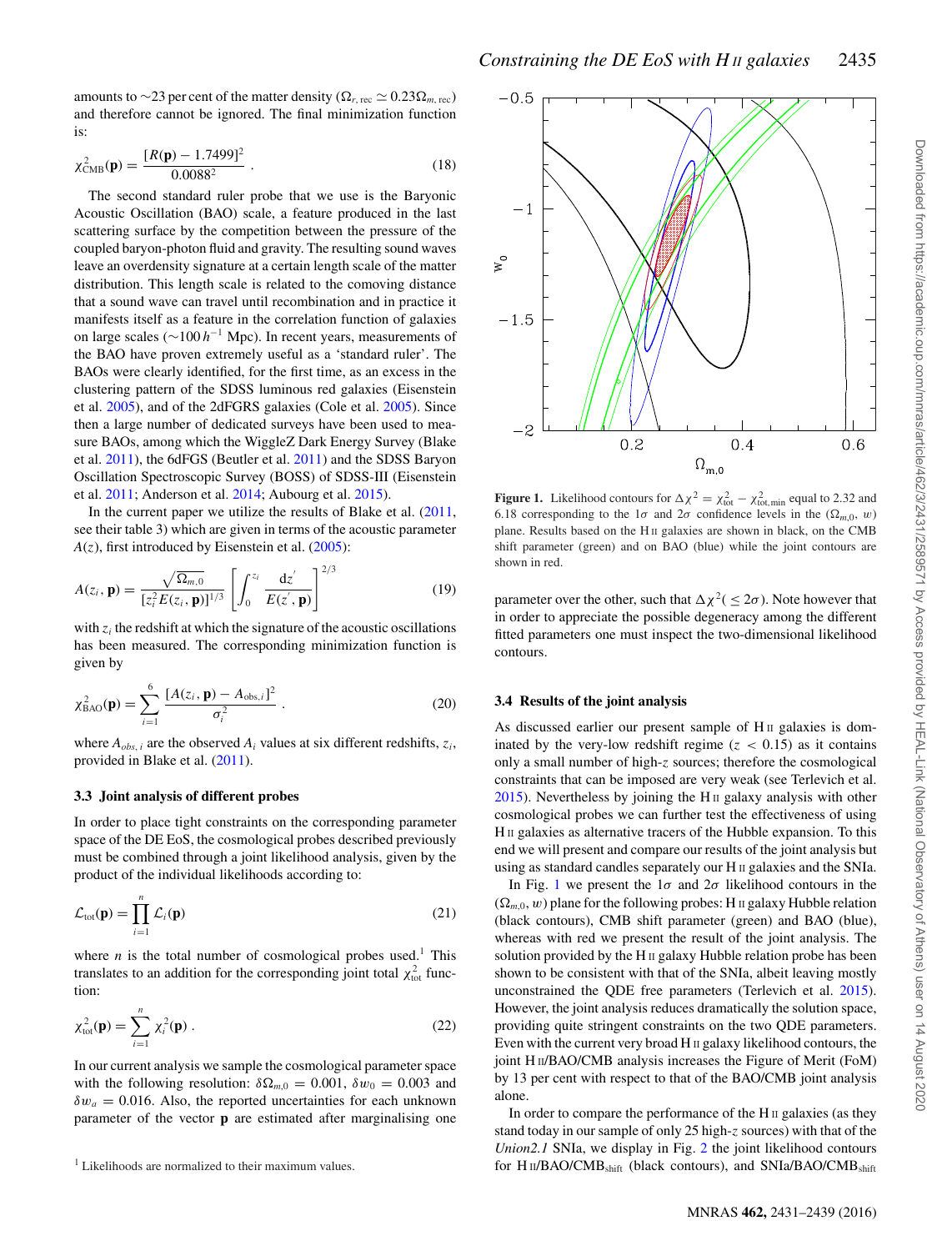<span id="page-5-0"></span>

<span id="page-5-1"></span>**Figure 2.** Comparison of the joint likelihood contours of the H II/CMB/BAO (black contours) and of the SNIa/CMB/BAO (red contours) probes. Left-hand panel: QDE DE EoS parametrization. Right-hand panel: CPL DE EoS parametrization using  $\Omega_{m,0} = 0.278$  as a prior.

**Table 2.** Cosmological parameters from the joint analysis of different combinations of probes and for both parametrizations of the DE EoS.

| Probes                   | $\Omega_{m,0}$             | $w_0$               | $w_a$           | $\chi^2_{\rm min}$ | df  |
|--------------------------|----------------------------|---------------------|-----------------|--------------------|-----|
|                          | <b>QDE</b> parametrization |                     |                 |                    |     |
| <b>BAO/CMB</b>           | $0.274 + 0.0145$           | $-1.109 + 0.082$    | $\Omega$        | 1.036              | 6   |
| H <sub>II</sub> /BAO/CMB | $0.278 + 0.0143$           | $-1.088 + 0.080$    | $\Omega$        | 213.85             | 162 |
| SNIa/BAO/CMB             | $0.287 + 0.0130$           | $-1.034 + 0.056$    | $\Omega$        | 563.68             | 586 |
|                          |                            | CPL parametrization |                 |                    |     |
| <b>BAO/CMB</b>           | 0.278                      | $-1.052 + 0.083$    | $-0.112 + 0.35$ | 1.087              | 6   |
| H <sub>II</sub> /BAO/CMB | 0.278                      | $-0.992 + 0.084$    | $-0.368 + 0.38$ | 213.72             | 162 |
| SNIa/BAO/CMB             | 0.278                      | $-0.983 \pm 0.057$  | $-0.304 + 0.28$ | 563.90             | 586 |

(red contours) probes for both DE EoS parametrizations. Note that in the case of the CPL analysis we impose an a priori value for the cosmological matter density parameter,  $\Omega_{m,0} = 0.278$ , and allow the two DE EoS parameters,  $w_0$  and  $w_a$  to vary.

A first observation is that both joint analyses, based either on H II galaxies or SNIa, provide consistent results for both DE EoS z, although (as expected) the SNIa rate better since the SNIa sample is much larger and their median redshift is significantly higher than that of our preliminary H<sub>II</sub> galaxy sample. For the QDE case, the broad H II galaxy likelihood contours and the corresponding extensive parameter degeneracy is reduced significantly with the joint H<sub>II</sub>/BAO/CMB analysis, while the degeneracy appears to disappear with the SNIa/BAO/CMB analysis. As expected for the more demanding CPL parametrization the degeneracy between  $w_0$  and  $w_a$ is present in both sets of joint analyses. However, what is particularly interesting is that for the CPL model the two joint analyses provide the same minimum, as can be seen also in Table [2,](#page-5-1) where we list the resulting cosmological parameters and their uncertainties for the different combinations of cosmological probes.

It is very encouraging that even with the current  $H<sub>II</sub>$  galaxy pilot sample, the combined analysis of the  $H<sub>II</sub>$  data with BAOs and the CMB shift parameter provides constraints on the

cosmological parameters which are in agreement with those of the joint SNIa/BAOs/CMB<sub>shift</sub>.

We plan to considerably increase the current sample of high- $z$  H<sub>II</sub> galaxies (see next section) which together with other future cosmological data, based for example on *Euclid*, will improve significantly the relevant constraints (especially on  $w_a$ ) and thus the validity of a running EoS parameter, namely  $w(z)$ , will be effectively tested.

## **4 MONTE CARLO SIMULATIONS**

In order to predict the effectiveness of using high- $z$  H<sub>II</sub> galaxies to constrain the DE EoS, we have performed an extensive series of Monte Carlo simulations with which we assess our ability to recover the input parameters of an a priori selected cosmological model, in our case that of the concordance cosmology ( $\Omega_{m,0}$ ,  $w_0$ ,  $w_a$  = (0.28, -1, 0). We distribute different numbers of mock high*z* H II galaxies in redshift according to the observational constraints of the adequate, for our purpose, instruments and telescopes (in this case the VLT-KMOS spectrograph at  $ESO<sup>2</sup>$ ) The range of the

<sup>2</sup> As we prepared this work, we have also procured some 25 high-*z* H II galaxies data with MOSFIRE at Keck. A paper is in preparation.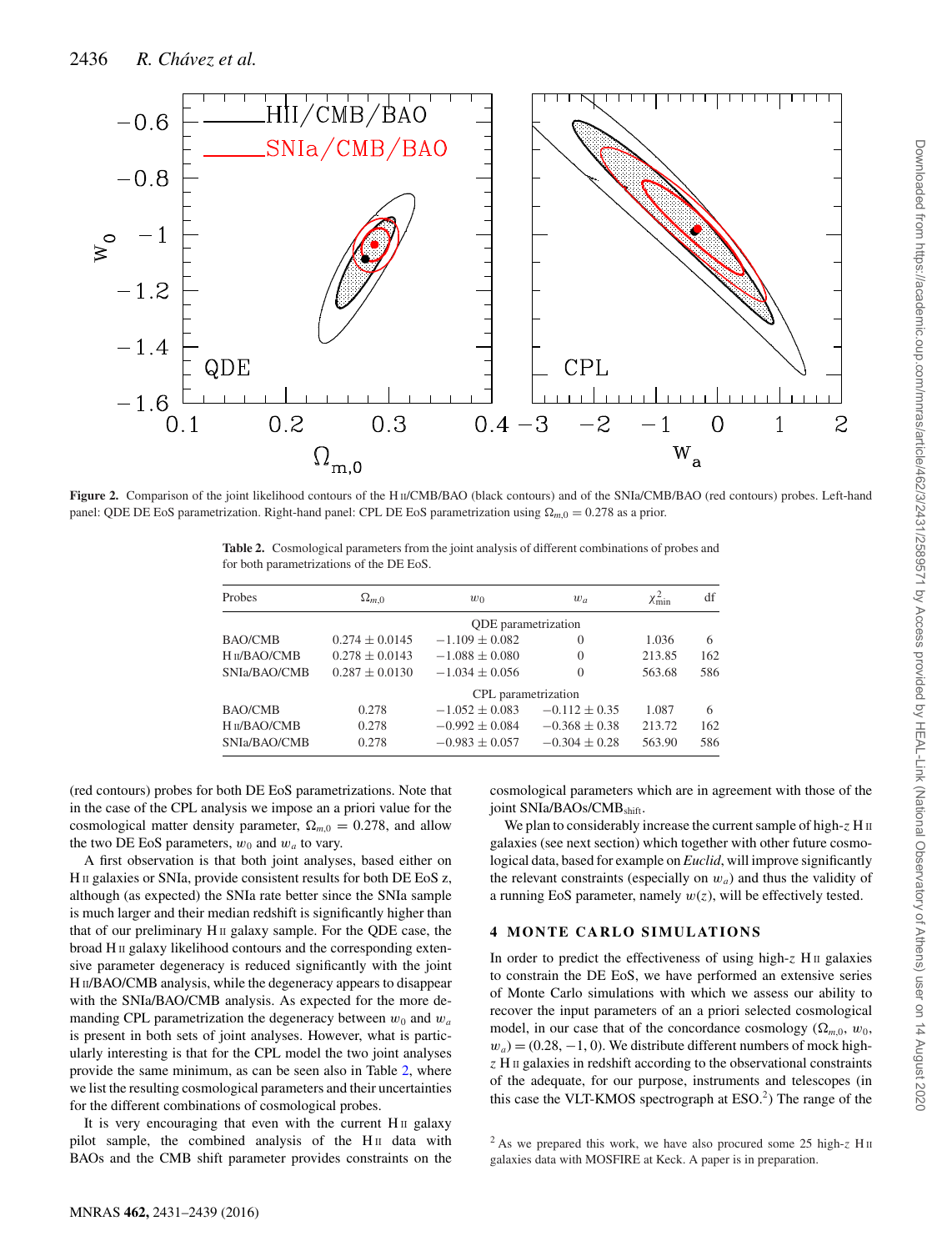<span id="page-6-0"></span>**Table 3.** The KMOS FWHM sensitivities and redshift windows.

| Band    | $\lambda$ /nm | $H\alpha$ z-window | $[O\text{ III}]$ z-window | Exp. time $(s)$ |
|---------|---------------|--------------------|---------------------------|-----------------|
|         |               |                    |                           | $S/N \simeq 25$ |
| $\cdot$ | $1175 \pm 40$ | $0.79 \pm 0.026$   | $1.35 \pm 0.046$          | 1800            |
| H       | $1635 + 65$   | $1.49 \pm 0.060$   | $2.26 \pm 0.090$          | 1500            |
| K       | $2145 \pm 65$ | $2.26 \pm 0.070$   | $3.28 \pm 0.100$          | 2100            |
|         |               |                    |                           |                 |

*Note.* The width of the wavelength coverage includes only the region with sensitivity higher than 50 per cent of the band peak sensitivity.

available near-IR bands for this instrument are shown in Table [3,](#page-6-0) as well as the corresponding redshift ranges within which either the H $\alpha$  or [O III] emission lines can be observed. There are practically four independent redshift ranges that can be sampled centred at  $\langle z \rangle$  $\approx$  0.8, 1.4, 2.3 and 3.3, and these are the redshift ranges where we will distribute our mock high- $z$  H<sub>II</sub> galaxies.<sup>3</sup> Since the IR bands window function are clearly not top-hat, we model the distribution of redshifts, within each *z*-window, by a Gaussian with mean and standard deviation given in Table [3.](#page-6-0)

The Monte Carlo simulation procedure that we follow entails assigning to each mock H II galaxy the ideal distance modulus for the selected cosmology and an uncertainty which is determined by the expected distribution of luminosity and flux errors that enter in the relation (2). We then transform these errors in a distance modulus error distribution and use this distribution to assign randomly errors to each high-z mock H<sub>II</sub> galaxy. The mean distance modulus uncertainty is thus derived from propagating the mean velocity dispersion and flux errors via equation (2), i.e.:

$$
\sigma_{\mu} = 2.5 \left( \log \sigma^2 \sigma_a^2 + a^2 \sigma_{\log \sigma}^2 + \sigma_b^2 + \frac{\sigma_f^2}{\ln(10)^2 f^2} \right)^{1/2} \tag{23}
$$

where *a* and *b* are the slope and intercept of the  $L_{HB} - \sigma$  relation,  $\sigma_a$  and  $\sigma_b$  are the corresponding uncertainties of the fit, while *f* and  $\sigma_f$  are the *H* $\beta$  line flux and its uncertainty. Assuming a flux uncertainty of  $\lesssim$  10 per cent (as indeed we find for the three  $z \gtrsim 1.5$ H<sub>II</sub> galaxies we observed with X-SHOOTER; see Terlevich et al. [2015\)](#page-8-16) and the uncertainties of our  $L_{H\beta} - \sigma$  relation, we obtain a mean  $\langle \sigma_\mu \rangle \simeq 0.6$  mag, slightly lower than the measured values of our low-*z* sample ( $\langle \sigma_{\mu} \rangle \simeq 0.7$  mag).

The available high-z H<sub>II</sub> galaxy data from the literature (as well as our own data) indicate a large dispersion of the distance modulus uncertainty and therefore, for the purpose of our simulations, we will assume a Gaussian uncertainty distribution with mean  $\langle \sigma_{\mu} \rangle$  $\approx$  0.6 mag and a standard deviation of  $\sigma_{\sigma} \approx$  0.24. Obviously, the outcome of the simulations are sensitive to the error distribution and the results presented here are intended as indicative of the potential of our approach.

## **4.1 Results of simulations**

In order to test the effectiveness of our procedure, as a starting point, we assign to each of the 156 H<sub>II</sub> galaxies and GEHR of our high-quality velocity dispersions observational sample (Chávez et al. [2014;](#page-8-15) Terlevich et al. [2015\)](#page-8-16) the ideal distance modulus and the actual observed uncertainty. We then perform our usual  $\chi^2$  minimization procedure and derive the cosmological constraints, shown

<span id="page-6-1"></span>

**Figure 3.** Likelihood contours corresponding to the  $1\sigma$  and  $2\sigma$  confidence levels for our H II galaxy sample but using the ideal concordance cosmology distance moduli (grey-scale contours). In red we show the corresponding true constraints of our current sample. Left-hand panel: QDE parametrization. Right-hand panel: CPL parametrization with  $\Omega_{m,0} = 0.278$ .

in Fig. [3](#page-6-1) as grey-scale contours. We also overplot the corresponding true observational constraints of the same H II galaxy sample, which are statistically consistent with the *ideal* case (more so for the QDE parametrization). If for the *ideal* distance modulus case we assign to each source the model observational uncertainties, discussed previously, we obtain similar constraints as in the true uncertainties case but with slightly higher FoM, by a factor of  $\lesssim$ 2.

For our tests we will consistently estimate the increase of the current FoM, based on the 156 H<sub>II</sub> galaxies and GEHR of our sample using the *ideal* distance moduli with that provided when we add different numbers of high-*z* H II galaxies, distributed in the redshift ranges shown in Table [3.](#page-6-0) This exercise will be presented for both the QDE and CPL parametrizations of the DE EoS. Note that the distribution of numbers of the mock  $H$  II galaxies at the different redshift ranges could also affect the results in the sense that different cosmological models show the largest deviations from the concordance model at different redshifts (e.g. fig. 1 of Plionis et al. [2011\)](#page-8-10). After a trial and error procedure we found that an optimal distribution of the fractions of the total number of high-*z*  $H \text{II}$  galaxies in the four available redshift ranges, shown in Table [3,](#page-6-0) is 0.2, 0.2, 0.3 and 0.3 (from the lowest to the highest redshift range). However, the case of equal fraction among the different redshifts provide similar results.

We performed 100 Monte Carlo realisations for each selected number of mock high-*z* H<sub>II</sub> galaxies, and the aggregate results are presented in Fig. [4,](#page-7-0) in the form of the ratio between the simulation FoM and that of our current sample of H<sub>II</sub> galaxies as a function of the number of mock high-*z* H II galaxies. Thus what is shown is the factor by which the FoM increases with respect to its current value. This factor increases linearly with  $N_{\text{H}_{II}}$  providing the following rough analytic expressions:

 $F_{\text{ODE}} \simeq 0.015N_{\text{H}\text{H}} + 1.72$  and  $F_{\text{CPL}} \simeq 0.004N_{\text{H}\text{H}} + 1.51$ 

which means that for the very realistic near future expectations of observations of ∼500 high-*z* H II galaxies, we predict a ∼ 10-fold increase of the current FoM for the QDE parametrization and∼fourfold increase of the corresponding FoM for the CPL parametrization, within the limits of the parameters shown in Fig. [4.](#page-7-0)

As an example, we present in Fig. [5](#page-7-1) the results of one simulation of 500 high-*z* mock H II galaxies both for the QDE and CPL parametrizations of the DE EoS (grey-scale contours), which can be compared with the constraints of our current sample (but using for consistency the ideal distance moduli).

<sup>&</sup>lt;sup>3</sup> Note that other studies that present simulations of the constraints provided by future high-*z* tracers of the Hubble expansion do not always take into account the limited redshift intervals that can be observationally probed (cf. Scovacricchi et al. [2016\)](#page-8-52).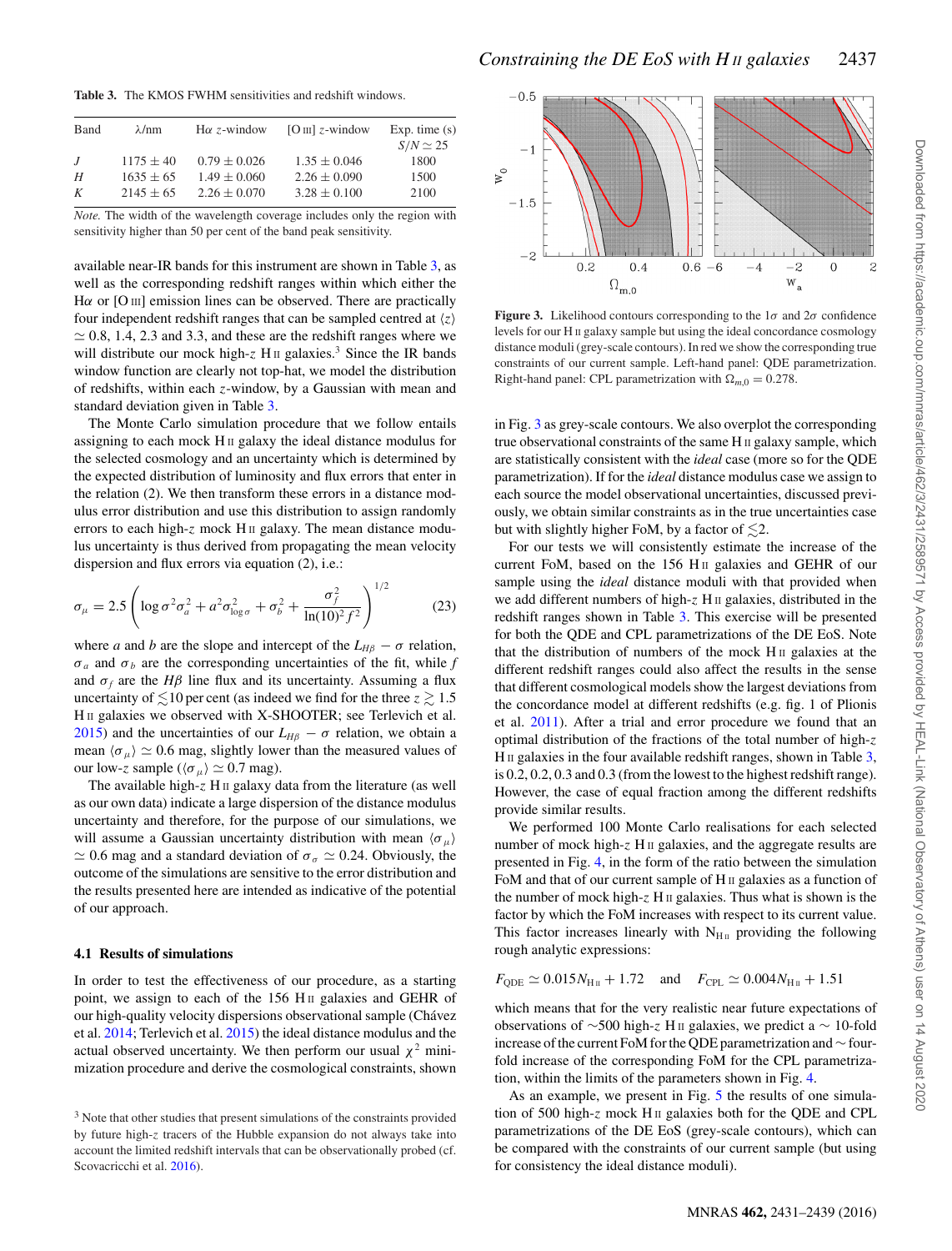<span id="page-7-0"></span>

**Figure 4.** The factor by which the FoM of the QDE and CPL EoS constraints increases with respect to its current value (based on the observed 25 high-*z* H II galaxies) as a function of the number of mock high-z H II galaxies. The FoM has been estimated within the limits of the parameters shown in Fig. [3.](#page-6-1) The red and blue points correspond to the QDE and CPL parametrizations of the DE EoS, respectively. The solid black lines are the linear fits to the corresponding coloured curves. The scale at the top gives the number of 10m class telescope nights needed in order to observe 500, 1000 and 1500 objects as 15, 30 and 45 nights, respectively.

<span id="page-7-1"></span>

**Figure 5.** Likelihood contours corresponding to the  $1\sigma$  and  $2\sigma$  confidence levels for our H<sub>II</sub> galaxy sample but adding 500 high-z mock H<sub>II</sub> galaxies (grey-scale contours). In red we show the corresponding current constraints (i.e. without the high-z mock H<sub>II</sub> galaxies). We consistently use the ideal distance moduli of the concordance cosmology. Left-hand panel: QDE parametrization. Right-hand panel: CPL parametrization using  $\Omega_{m,0}$  $= 0.278.$ 

## **5 FEASIBILITY OF THE PROJECT AND FUTURE WORK**

The realization of this project relies on two main prerequisites; finding an adequate number of high-*z* H II galaxy targets and being able to observe them using a reasonable amount of observing time.

To this end, we compiled a sample of objects searching the literature for high-z H<sub>II</sub> galaxy candidates that we define as compact emission line systems with either  $W(H\alpha) > 200$  Å and  $W[O \text{ III}]\lambda 5007 > 200 \text{ Å}$  or with  $W(H\beta) > 50 \text{ Å}$  and FWHM < 150Å and with  $z > 1.2$ . We have found up to now more than 500 et al., in preparation). To estimate the feasibility of our project we calculated the time it could take to observe the whole sample. For this estimate we have assumed the use of IR spectroscopic facilities with resolution *R* larger than 4000 in 10 m class telescopes and with multiplexing capability. These facilities are at present only two, KMOS at the VLT and MOSFIRE at Keck. We have used the KMOS Exposure Time Calculator to estimate the time needed to obtain an S/N 25 or larger in either H*α* or [O III]*λ*5007 for the faintest objects in our list and combine this estimate with their surface density at  $z \sim 2.3$ . The typical exposure times are about 3 h per field. Each search field is typically populated by 25 objects with about 8–15 simultaneously inside either the KMOS or MOSFIRE field of view. Thus the number of objects that can be observed in a 10 h night ranges from 24 to 45, therefore about 15 observing nights would be needed to observe 500 H II galaxies. This estimate is shown in the upper scale of Fig. [4.](#page-7-0)

candidates in about 20 high galactic latitude fields (González-Morán

# **6 CONCLUSIONS**

We have used the Hubble relation of  $H \text{ } \text{ } \text{ } \text{ } \text{ } \text{ } \text{ } \text{ } \text{ }$  a joint likelihood analysis with the BAO and CMB cosmological probes with the aim of testing the consistency of the derived cosmological constraints with those of the joint SNIa/BAO/CMB analysis. This results in two important conclusions.

(i) The FoM of the QDE EoS constraints, provided by the joint H II/BAO/CMB analysis, was found to be larger by 13 per cent than those provided by the BAO/CMB joint analysis, even with the very small sample of only 25 high-z H II galaxies.

(ii) Both the QDE and CPL EoS constraints of the H II/BAO/CMB and of the SNIa/BAO/CMB joint analyses are in excellent consistency with each other, although (as expected) the SNIa probe still provides a significantly larger FoM.

We have also performed Monte Carlo simulations tailored to the specific uncertainties of the  $L(H\beta)$ – $\sigma$  relation and to the technical instrumental requirements of KMOS/VLT (and instruments like it). They address the important question of what is the expected increase of the FoM as a function of the number of high-*z* H II galaxies in the redshift windows accessible. Our previous simulations (cf. Plionis et al. [2011\)](#page-8-10) did not take into account the specific error budget of our  $L(H\beta)$ – $\sigma$  relation, or the characteristics of the instruments available and of the accessible redshifts. We would like to add that cosmological analyses, like the one presented in this work, demands a thorough understanding of the interplay between observational random and systematic errors and biases, for which mock catalogues are an essential tool.

## **ACKNOWLEDGEMENTS**

We are thankful to an anonymous referee for careful and constructive comments on the manuscript. RC, RT, ET and MP are grateful to the Mexican research council (CONACYT) for supporting this research under studentship 224117 and grants 263561, CB-2005-01-49847, CB-2007-01-84746 and CB-2008-103365-F. SB acknowledges support by the Research Center for Astronomy of the Academy of Athens in the context of the programme *'Tracing the Cosmic Acceleration'*. MP acknowledges the hospitality of the KAVLI Institute for Cosmology in Cambridge, where this work was completed.